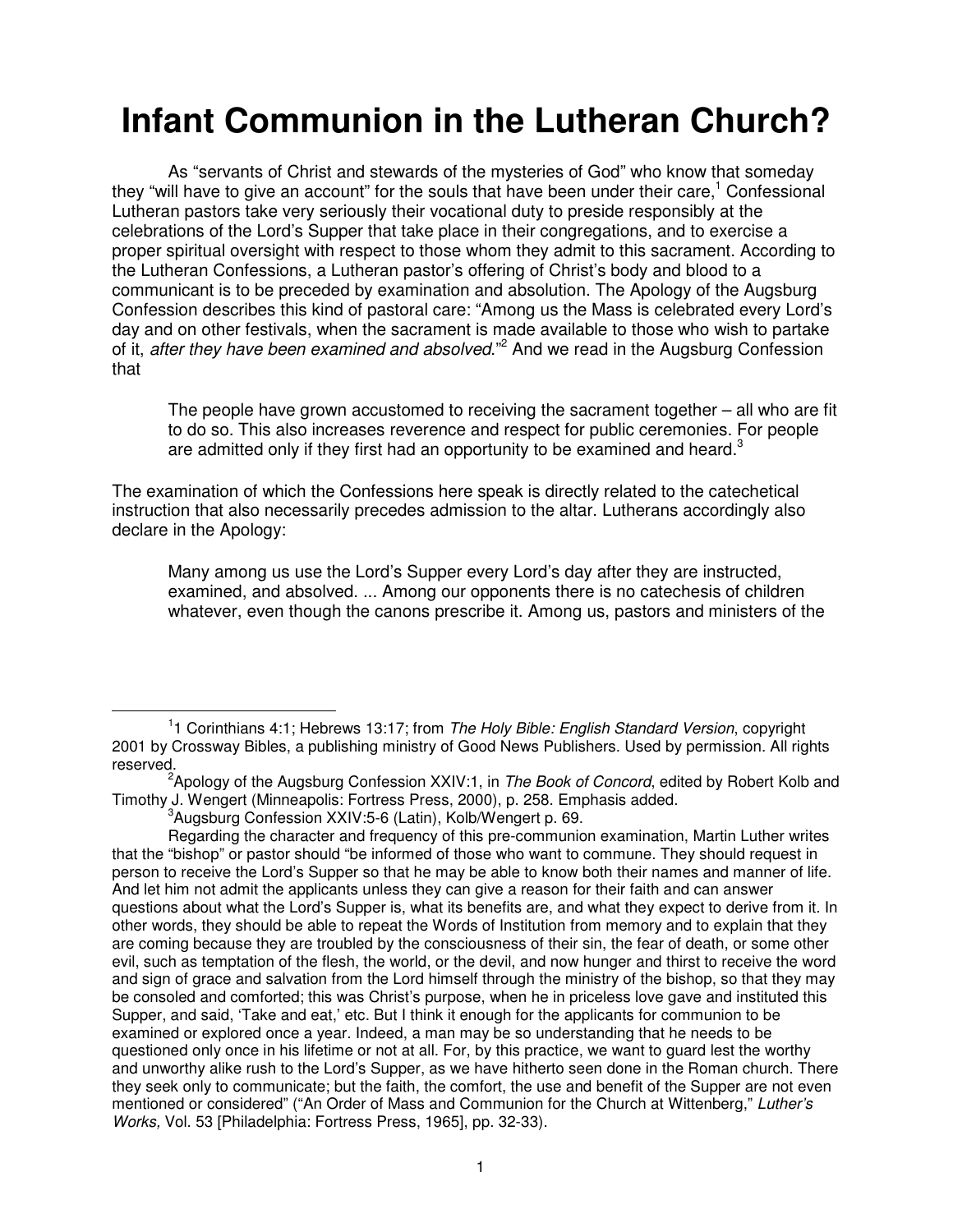churches are required to instruct and examine the youth publicly, a custom that produces very good results.<sup>4</sup>

In his (shorter) Preface to the Large Catechism, Martin Luther says that his effort in preparing the catechism "has been designed and undertaken for the instruction of children and the uneducated."<sup>5</sup> He adds that

It contains what every Christian should know. Anyone who does not know it should not be numbered among Christians nor admitted to any sacrament, just as artisans who do not know the rules and practices of their craft are rejected and considered incompetent. ... I well remember the time when we found ignorant, old, elderly people who knew nothing of these things  $-$  in fact, even now we find them daily  $-$  yet they still go to baptism and the sacrament [of the Altar] and exercise all the rights of Christians, although those who come to the sacrament certainly should know more and have a deeper understanding of all Christian teaching than children and beginners in school.<sup>6</sup>

In the Preface to his Small Catechism, and in his typical hyperbolic style, Luther gives these directions to pastors regarding the instruction they should provide for their parishioners:

To begin with, teach them these parts: the Ten Commandments, the Creed, the Lord's Prayer, etc., following the text word for word, so that they can also repeat it back to you and learn it by heart. Those who do not want to learn these things – who must be told how they deny Christ and are not Christians – should also not be admitted to the sacrament, should not be sponsors for children at baptism, and should not exercise any aspect of Christian freedom, but instead should simply be sent back home to the pope and his officials and, along with them, to the devil himself. Moreover, their parents and employers ought to deny them food and drink and advise them that the prince is disposed to drive such course people out of the country.<sup>7</sup>

Luther makes the same point, with gentler language, in the Large Catechism, where the Sacrament of the Altar is treated catechetically under three headings,

stating what it is, what its benefits are, and who is to receive it. All this is established from the words Christ used to institute it. So everyone who wishes to be a Christian and go to the sacrament should know them. For we do not intend to admit to the sacrament, and administer it to, those who do not know what they seek or why they come.<sup>8</sup>

It is not merely a general faith in Christ as Savior that constitutes a proper preparedness for receiving the Lord's Supper. Rather, as the Small Catechism teaches, "a person who has faith in these words, 'given for you' and 'shed for you for the forgiveness of sins,' is really worthy and well prepared."<sup>9</sup>

Martin Chemnitz touches on the "church fellowship" dimension of why prospective communicants are expected to be able to demonstrate that they know the faith of the church –  $\overline{a}$ 

<sup>&</sup>lt;sup>4</sup>Apology of the Augsburg Confession XV:40-41, Kolb/Wengert p. 229. Translation slightly revised.

<sup>5</sup> Large Catechism, Preface: 1, Kolb/Wengert p. 383.

<sup>&</sup>lt;sup>6</sup> Large Catechism, Preface: 2,5, Kolb/Wengert p. 383. Emphasis added. To "go to baptism" in this context means to stand as a sponsor in a baptism.

<sup>7</sup> Small Catechism, Preface: 10-12, Kolb/Wengert pp. 348-49.

<sup>&</sup>lt;sup>8</sup> Large Catechism V:1-2, Kolb/Wengert p. 467. Punctuation slightly revised.

<sup>9</sup> Small Catechism V:8, Kolb/Wengert p. 363. Emphasis added.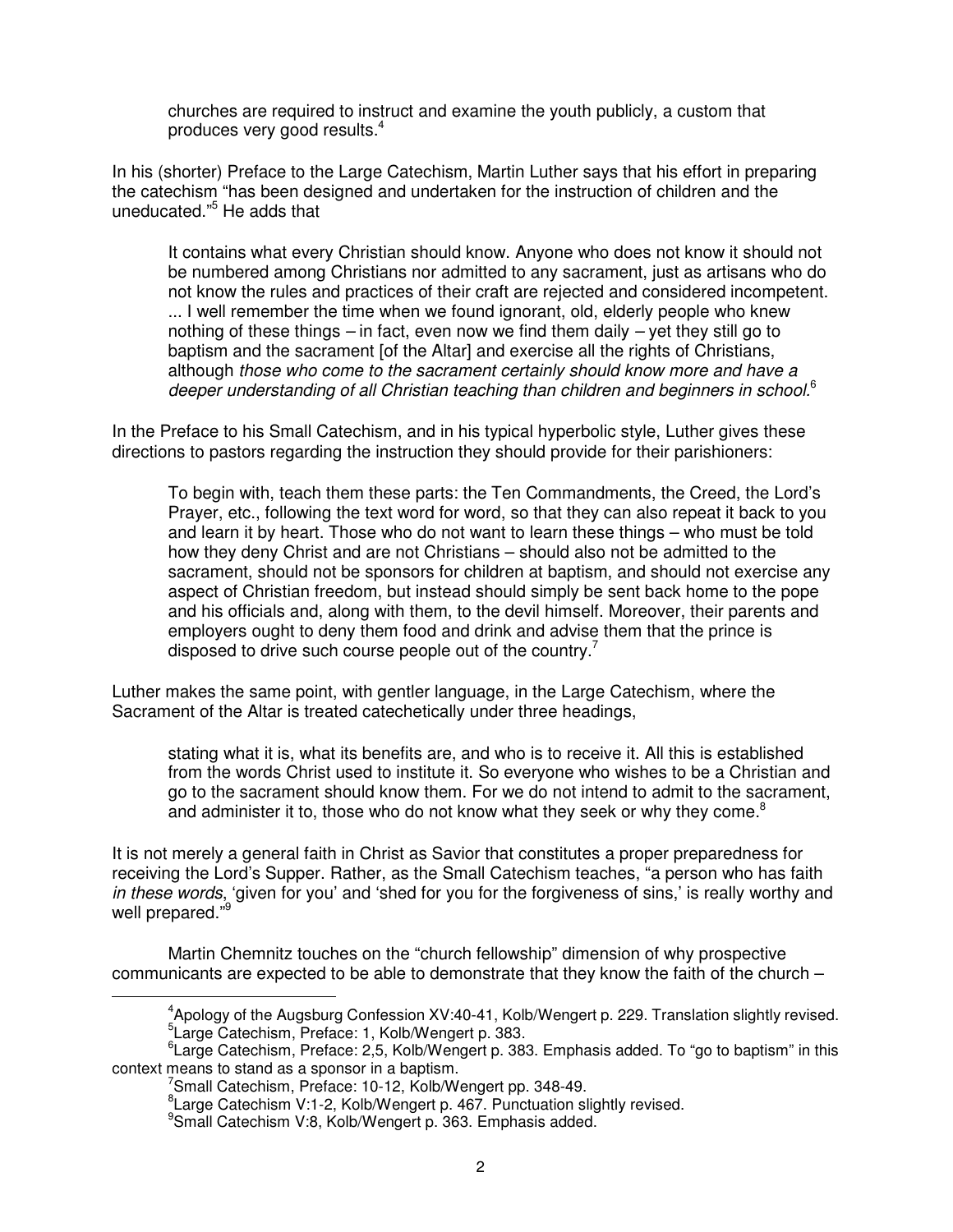and collectively to confess that faith as their own – in his observation that "fellowship at the Lord's table is a testimony of consensus, harmony, and unity in doctrine and faith, as Paul says: 'We who are many are one body, for we all partake of the one bread' (1 Cor. 10:17)."<sup>10</sup>

The Reformers do not think that the pastor's duty to instruct the people from God's Word, especially in regard to the Lord's Supper, is limited to a one-time catechetical course. According to the Augsburg Confession,

The people are instructed more regularly and with the greatest diligence concerning the holy sacrament, to which purpose it was instituted, and how it is to be used, namely, as a comfort to terrified consciences. In this way, the people are drawn to Communion and to the Mass. At the same time, they are also instructed about other, false teaching concerning the sacrament.<sup>11</sup>

The directives of the 1533 Brandenburg-Nürnberg Church Order concerning the examination of communicants are typical for the period. As epitomized by Edward T. Horn, this church order stipulates that

Those who intend to commune shall give notice to the pastor or one of the ministers the day before, or before Mass in the morning. The ministers shall ask of them in a discreet way whether they know the Ten Commandments, Creed and Lord's Prayer, whether they know and hold the right doctrine concerning the Sacrament, what fruit they expect from a worthy use of it, and especially whether they hold enmity or wrath against any one. Thus may they discover how the people understand these matters, how much profit they derive from sermon and catechism, and how much they need kind instruction. But they must be careful not to mortify either young or old by their examination and thus for a long time keep them from the Sacrament. They shall diligently admonish the people to seek Absolution in preparation for the Sacrament. ... Those are to be excluded from the Communion who live in willful error and heresy, or in open undeniable vice, or scorn the express Word of God. Also the irrational and fools, *children who cannot understand*, and those who neither know nor will learn the Ten Commandments, the Creed nor the Lord's Prayer.<sup>12</sup>

As indicated in this church order, children who were too young to be catechized and examined were not communed in the Lutheran Church – although the Reformers were aware of the fact that this was done among the Hussite Bohemian Brethren. Luther discusses this in a 1523 letter to Nicholas Hausmann:

<sup>&</sup>lt;sup>10</sup>Martin Chemnitz, Examination of the Council of Trent, Part II (translated by Fred Kramer) (Saint Louis: Concordia Publishing House, 1978), p. 302.

<sup>&</sup>lt;sup>1</sup>Augsburg Confession XXIV:7 (German), Kolb/Wengert p. 68.

<sup>&</sup>lt;sup>12</sup>Edward T. Horn, "Liturgical Work of John Brenz," Lutheran Church Review, Vol. I, No. 4 (October 1882), pp. 281-83. Emphasis added.

C. F. W. Walther states that "Those who cannot examine themselves and should therefore not be admitted to the Lord's Table also include people who are sleeping, unconscious, in the throes of death and unaware of what is happening, insane, and the like" (American-Lutheran Pastoral Theology [edited by David W. Loy; translated by Christian C. Tiews] [Saint Louis: Concordia Publishing House, 2017], p. 223). In the case of a person "who desired the Holy Supper" but who "had become so weak in his understanding and memory that he was able to examine himself only with the help of the preacher and could only repeat what had been said to him, although he had shown himself to be a righteous Christian when his mental powers had been better," Walther notes that "The theological faculty at Jena recommended that he be admitted [to the Lord's Supper]" (p. 224).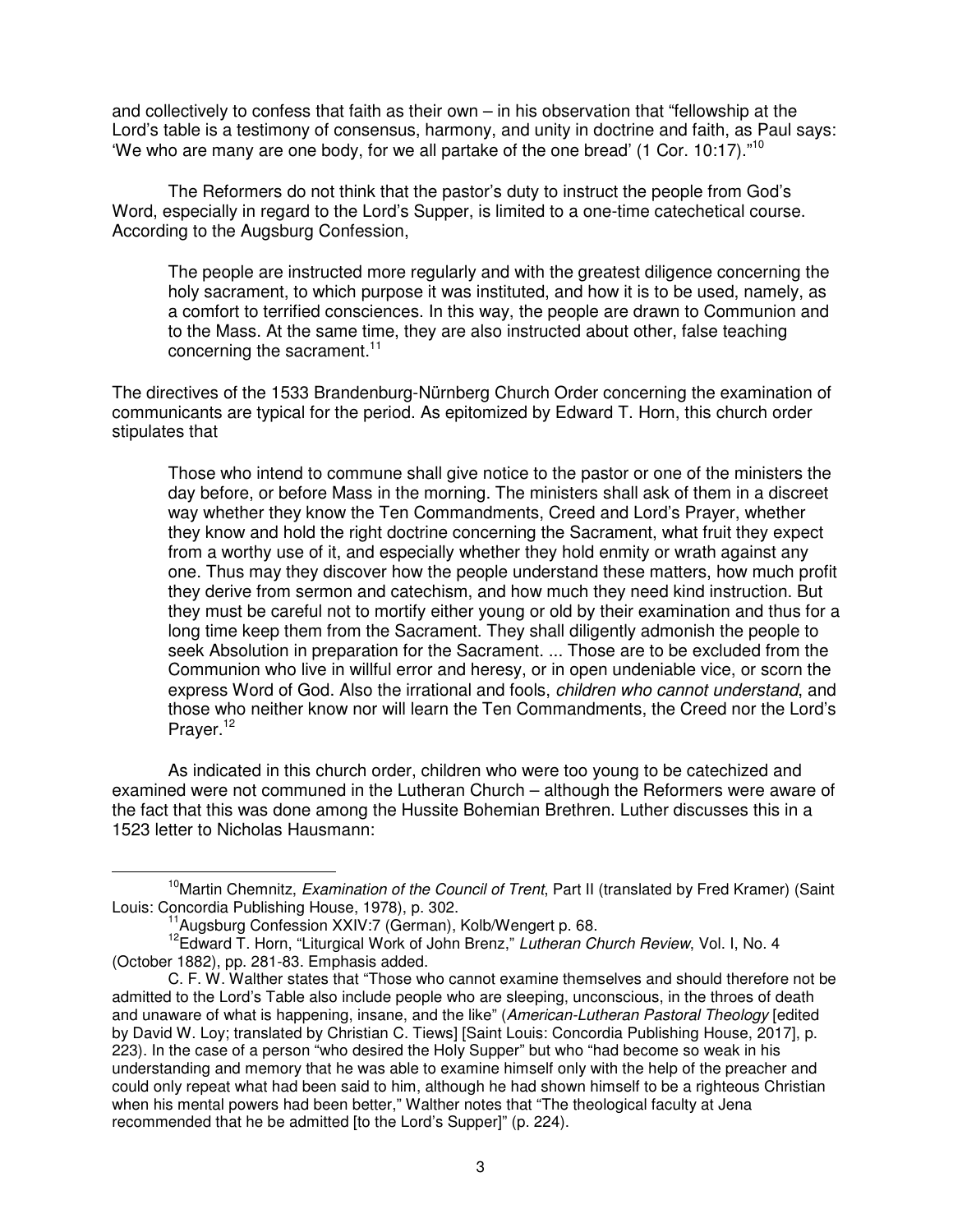Right now I do not think badly about the Bohemian Brethren, having heard from their own representatives their faith concerning the Sacrament of the Eucharist. I do not approve of the Bohemians who commune little children, although I do not regard them as heretics in this matter. I have been thinking daily about prescribing a form for doing Mass and giving Communion, but so far I have not been able to release it. Nevertheless, it ought to be proposed that in the days to come no one be admitted to Communion unless he has been examined and has responded rightly concerning his faith; we should exclude the others. I also think the weak have been indulged long enough, and that the entire Sacrament ought to be brought back and everybody ought to be communed in both kinds [host and cup], everybody who desires and understands...<sup>13</sup>

The Lutherans of the next generation concurred in Luther's views on this matter. Chemnitz writes:

It is clear that one cannot deal with infants through the bare preaching of repentance and remission of sins, for that requires hearing (Rom. 10:17), deliberation and meditation (Ps. 119), understanding (Matt. 13:51), which are not found in infants. With regard to the Lord's Supper Paul says: "Let a man examine himself" [1 Cor. 11:28]. Likewise: "Let him discern the Lord's body" [1 Cor. 11:29], a thing which cannot be ascribed to infants. Moreover, Christ instituted His Supper for such as had already become His disciples. In the Old Testament infants were circumcised on the eighth day, but they were admitted to the eating of the Passover lamb when they were able to ask: "What do you mean by this service?" (Ex. 12:26). There remains therefore [for infants] of the means of grace in the New Testament only the sacrament of Baptism.<sup>14</sup>

In their 1577 correspondence with the Patriarch of Constantinople, Lucas Osiander, Jacob Andreae, and Martin Crucius summarize the policy of the Lutherans in Württemberg on the question of infant communion:

We often exhort our people who have repented to partake frequently of the Lord's Supper. However, we do not commune the infants, for Paul says: "Let a man examine himself, and so eat of the bread and drink of the cup. For any one who eats and drinks without discerning the Lord's body, eats and drinks judgment upon himself" [1 Cor 11:28- 29]. And since the children are not able to examine themselves and, thus, cannot discern the Lord's body, we think that the ceremony of the baptism is sufficient for their salvation, and also the hidden faith with which the Lord has endowed them. For through this faith they spiritually eat the flesh of Christ, even if they do not, in the communion of the supper, physically eat it.<sup>15</sup>

Regarding the historicity of the practice of infant communion, Roger T. Beckwith observes that

Infant communion certainly cannot be traced back as far as infant baptism. The first definite reference to infant baptism is in Irenaeus, about 180 A.D., who speaks of "all who through Christ are born again to God, infants and children and boys and young men

<sup>&</sup>lt;sup>13</sup>Martin Luther, Letter to Nicholas Hausmann (1523); quoted in "Whether the Eucharist Should be Given to Children?", Lutheran Forum, Vol. 30, No. 4 (Winter 1996), p. 13. Emphases added.

<sup>&</sup>lt;sup>14</sup>Martin Chemnitz, Examination of the Council of Trent, Part II, pp. 165-66.

<sup>&</sup>lt;sup>15</sup> Jacob Andreae, Martin Crucius, and Lucas Osiander, Correspondence with the Patriarch of Constantinople (1577); in George Mastrantonis, translator and editor, Augsburg and Constantinople (Brookline, Mass.: Holy Cross Orthodox Press, 1982), p. 143. Translation slightly revised.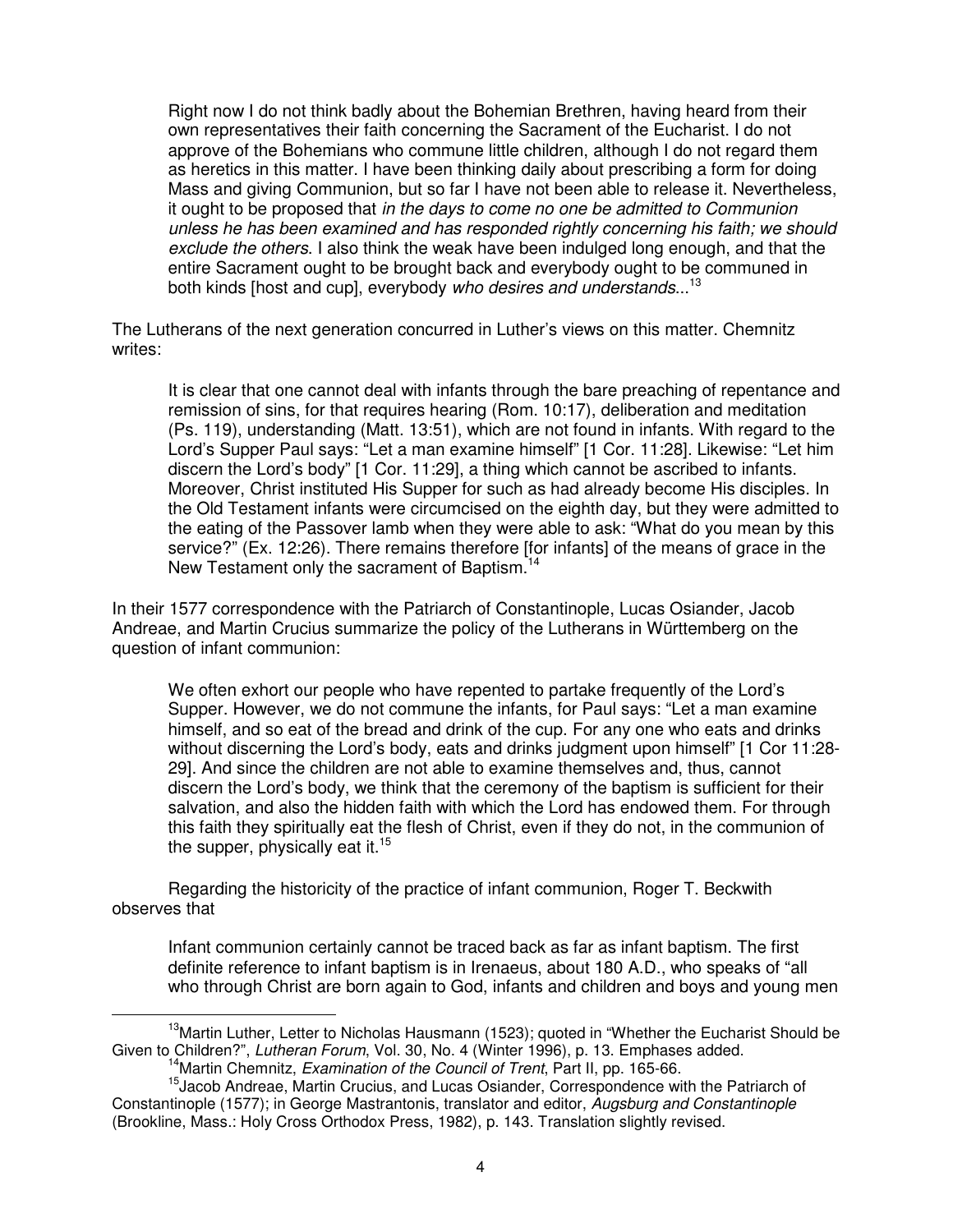and old men" (Against Heresies 2:22:4, or 2:33:2), "born again to God" being a technical phrase meaning baptism, well attested in other parts of Irenaeus's writings. Considering the small compass of the patristic literature before the time of Irenaeus, this reference is significantly early, and may well reflect a practice originating in New Testament times. The earliest definite reference to infant or child communion, on the other hand, is in Cyprian (On the Lapsed 9, 25) about the year 251, after the voluminous writings of Irenaeus, Tertullian, Clement of Alexandria, Hippolytus, and Origen had appeared, without any reference to such a practice...<sup>16</sup>

And we should not assume that Cyprian's teaching and practice on this sacramental question was necessarily in accord with the teaching and practice of the rest of the church in his time, or with the teaching and practice of the church in previous generations. We know that Cyprian's teaching and practice on another aspect of Christian sacramental theology was not sound, and was not accepted by the church as a whole.

In a well-known dispute that took place between Cyprian, the bishop of Carthage, and Stephen, the bishop of Rome, on the question of the validity of baptisms that had been administered among the Novatians or in other schismatic Christian groups, Cyprian's position was not recognized by the larger church as the Biblical and apostolic position – and is not recognized by Confessional Lutherans today as the Biblical and apostolic position. As G. W. H. Lampe summarizes this controversy, the famous bishop of Carthage maintained that "there is no salvation and no Christianity outside the visible Church," and that "The Holy Spirit does not operate in sacraments outside the Church." Therefore, according to Cyprian,

Those who have been 'baptized' by schismatics must therefore be baptized upon entering the Church. Only within it is there Christ's authentic sacrament. ... On Cyprian's principle, these people had never been baptized at all and must be received into the Church as though they were heathen converts. $17$ 

In contrast, Stephen's position, "in respect of the question of those baptized in schism who wished to join the majority church," was that people who had received a washing with water in the name of the Father and of the Son and of the Holy Spirit – even if this had taken place among schismatics – "had been baptized, and that since baptism is essentially unrepeatable, they should be admitted" to membership in the orthodox and catholic church without the need to undergo another baptism.<sup>18</sup>

Now, if Cyprian *required baptism* for some people who should *not* have been baptized (that is, already-baptized converts from schismatic forms of Christianity), it is not beyond the realm of possibility that he allowed communion for some people who should not have been communed (that is, infants and very young children). Cyprian lived and wrote more than two centuries after the death and resurrection of Christ. His practice should not simply be assumed to be in accord with the original practice of the church, especially since there is no evidence for his practice in the apostolic and patristic writings that have come down to us from those 200 intervening years.

<sup>&</sup>lt;sup>16</sup>Roger T. Beckwith, "Age of Admission to the Lord's Supper," The Westminster Theological Journal, Vol. XXXVIII, No. 2 (Winter 1976), p. 125.

<sup>&</sup>lt;sup>17</sup>G. W. H. Lampe, "Christian Theology in the Patristic Period," in A History of Christian Doctrine, edited by Hubert Cunliffe-Jones (Philadelphia: Fortress Press, 1980), pp. 171-73.

<sup>&</sup>lt;sup>8</sup>G. W. H. Lampe, "Christian Theology in the Patristic Period," pp. 173-74.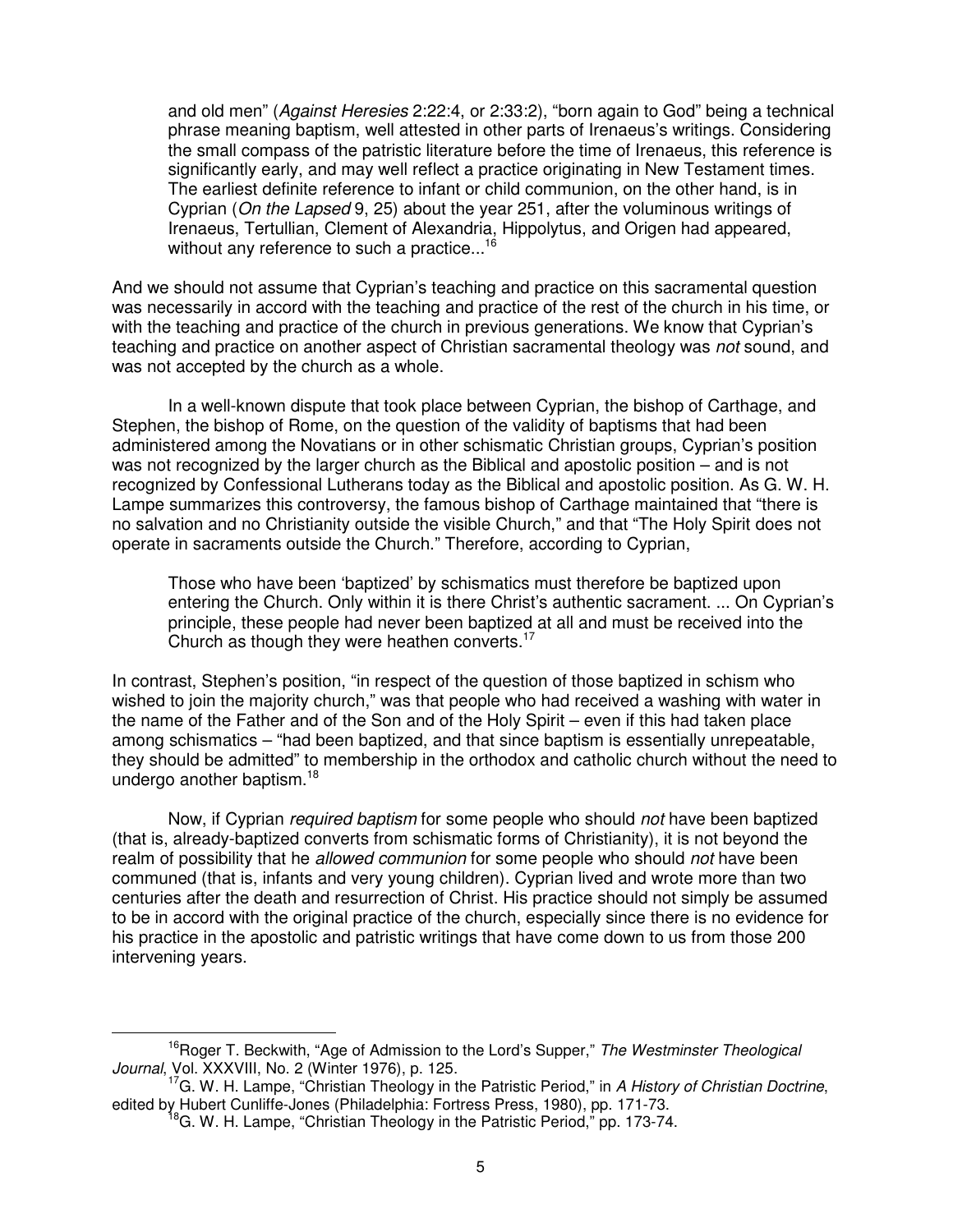The Lord's New Testament sacraments are constituted and defined by the divine words through which he originally instituted each sacrament, and through which he indicated the proper use of each sacrament. The Words of Institution for Baptism were not addressed to the recipients of that sacrament, but to its *administrants*. In his institution of Baptism, Jesus told his disciples what they were to say as they baptized people from all nations. In contrast, the Words of Institution for Holy Communion, in the first celebration of that Supper, were addressed to the disciples as communicants, to whom the body and blood of Christ were being offered. The character of the baptismal institution allows for Baptism to be received passively, such as by an infant, whose intellect is not being directly engaged by the baptismal Words. But the character of the eucharistic institution does not allow for that sacrament to be received passively, by one who is not listening to, and reflecting on, the eucharistic Words that are addressed to him, and that require his attention. Chemnitz picks up on this when he observes that

Paul shows (1 Cor. 11:23-34) from the rule of the institution that some among the Corinthians were eating unworthily. And when he wants to show how they could eat the Lord's Supper worthily and with profit, he sets before them the *institution itself* as he had received it from the Lord. ...the mind, from the words of institution, understands, believes with firm assent, and in the use of the Lord's Supper reverently ponders what this sacrament is, what its use is, and what the nature of this whole action is – that here the Son of God, God and man, is Himself present, offering and imparting through the ministry to those who eat, together with the bread and wine, His body and blood, in order that by means of this most precious testimony and pledge He may unite Himself with us and apply, seal, and confirm to us the New Testament covenant of grace. And this faith, resting on the words of institution, excites and shapes reverence and devotion of mind as this sacrament is used. ...the institution itself shows that this is necessary and required for worthy eating...<sup>19</sup>

 The discernment on the part of communicants that is required by the institution of Christ includes not only a discernment of the real presence of the body and blood of Jesus in the consecrated bread and wine, but also a discernment of the sin that infects the communicant's own life. This requirement for a penitential self-examination on the part of those who intend to commune has its basis in "the forgiveness of sins" that Jesus' sacramental Words connect to the Lord's Supper. Forgiveness is received by those who acknowledge their sin, and repent of it.

Among those who favor the introduction of infant communion in the Lutheran Church, it has been suggested that Luther's approval of communing people who are "deaf and dumb" implies that he would also approve of communing infants. What is being referred to is the casuistic advice that Luther offers in his "Treatise on the New Testament":

Some have asked whether the sacrament is to be offered also to the deaf and dumb. Some think it a kindness to practice a pious fraud on them and think they should be given unblessed wafers. This mockery is not good; it will not please God, who has made them Christians as well as us. They deserve the same things that we do. Therefore if they are rational and can show by indubitable signs that they desire it in true Christian devotion, as I have often seen, we should leave to the Holy Spirit what is his work and not refuse him what he demands. It may be that inwardly they have a better understanding and faith than we; and this no one should maliciously oppose. Do we not read of St. Cyprian, the holy martyr, that in Carthage where he was bishop he even had both elements given to the children, although – for reasons of its own – that has now ceased? Christ had the children come to him and would not allow anyone to hinder them

<sup>&</sup>lt;sup>19</sup>Martin Chemnitz, *Examination of the Council of Trent*, Part II, p. 317. Emphases added.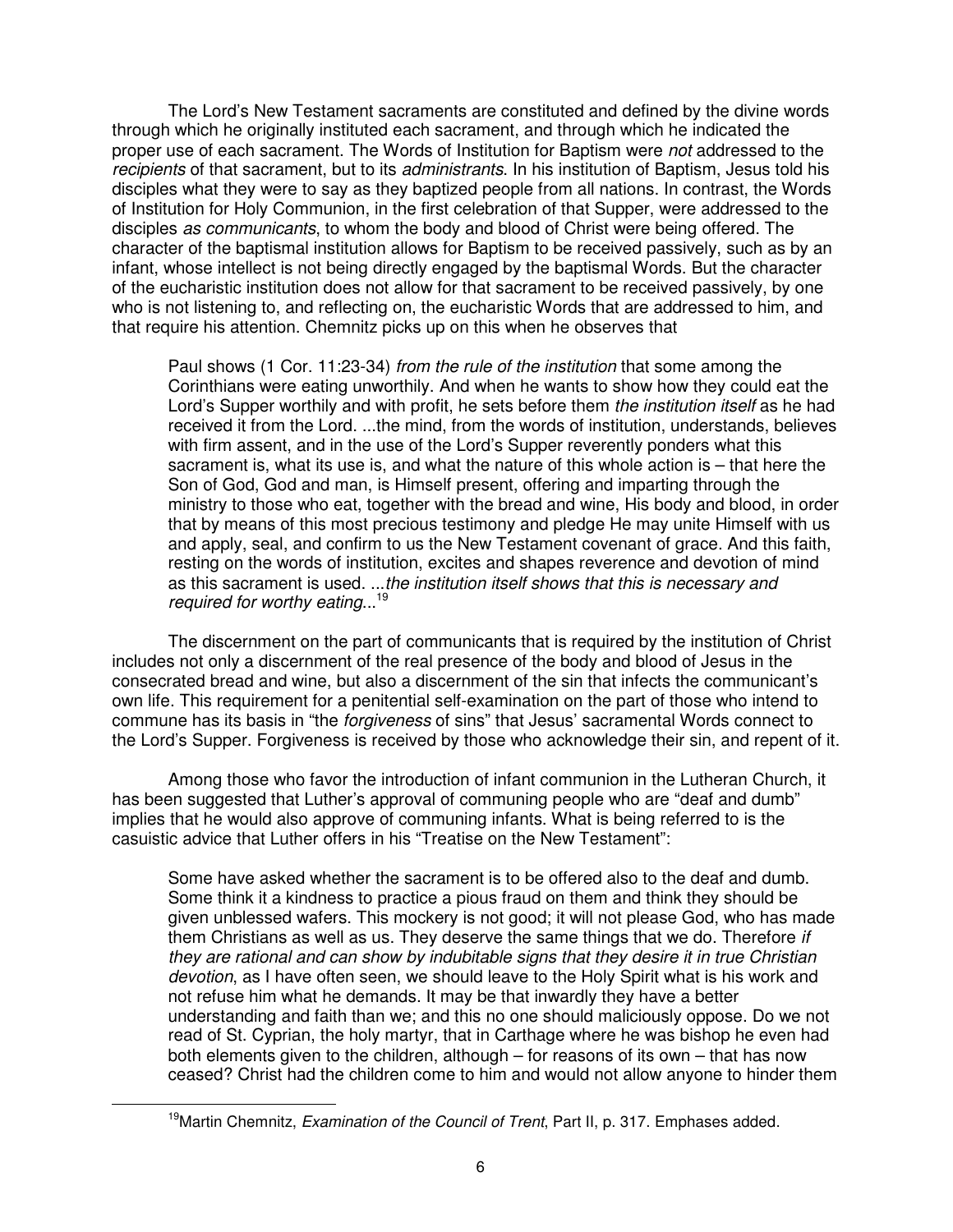[Mark 10:14]. In like manner he withheld his blessings neither from the dumb nor the blind nor the lame. Why, then, should not his sacrament also be for those who heartily and in a Christian spirit desire it?<sup>20</sup>

Luther clearly states here that it is permissible to administer communion to those who are handicapped in these ways "if they are rational and can show by indubitable signs that they desire it in true Christian devotion." The reference to St. Cyprian's practice of communing infants does not negate the Lutheran principle that Communion should not be administered to those who are not rational, and who cannot show by indubitable signs that they desire it in true Christian devotion. This conviction regarding what is indeed necessary in the preparation and self-examination of communicants, was probably understood by Luther to be among the "reasons" why Cyprian's practice has actually "now ceased." A high level of intellectual development, and an ability to recite long and detailed memorized texts, are not necessary prerequisites for admission to the Lord's Supper. Cyprian's example is cited as an illustration of the fact that the Christian church has at the very least always recognized that. But it is selfevident from the context that Cyprian's example is not being cited to justify a belief that communicants need not be rational, or to justify a belief that communicants need not be able to show by indubitable signs that they desire the Lord's Supper in true Christian devotion, since Luther obviously held no such belief.

 It is never wise to base one's understanding of Luther's views on any subject either exclusively, or chiefly, on his Table Talk remarks. These remarks are notoriously fragmentary, and have often been transmitted to us without the larger context of the overall conversation in which they were spoken. In his Table Talk remarks Luther was often joking, or was being sarcastic, or was exaggerating his point for effect, or was "thinking out loud" in a somewhat disjointed way on an issue that he may not yet have had an opportunity to consider more carefully. Such things are only to be expected when a clever and jovial man is chatting with friends, informally, around his dinner table.

 One particular Table Talk remark has, however, often been cited as evidence that Luther thought that St. Paul's teaching in his First Epistle to the Corinthians, regarding the need for self-examination on the part of communicants, applies only to potential *adult* communicants, and that this Pauline teaching should not be interpreted as inherently excluding young *children* – who are not capable of examining themselves in this way – from admission to the Sacrament of the Altar. Just before the Table Talk remark in question, Luther is recorded as having said this, concerning Baptism and the intended recipients of Baptism:

The text, "[Let the children come to me, ...for] to such belongs the kingdom of God" [Mark 10:14], is the promise to Abraham. This text clearly speaks about children. One can't get around it. The text doesn't speak of adults, such as the apostles now were. Moreover, it says of children, "to such belongs." That is, "I'm their Christ; I've been promised to them. ... Thus we have a promise and command for the baptism of children, because Christ said [Matt. 28:19], "Preach to all nations, [baptizing them in the name of the Father and of the Son and of the Holy Spirit,]" as if he would say, "I wish to be the God of all." ...baptism is for all nations, large and small, young and old. ...we say and we warn that children be brought promptly for baptism.<sup>21</sup>

 $20$ Martin Luther, "A Treatise on the New Testament," Luther's Works, Vol. 35 (Philadelphia: Fortress Press, 1960), pp. 110-11. Emphasis added.

<sup>&</sup>lt;sup>21</sup>Martin Luther, Table Talk #365; *Luther's Works*, Vol. 54 (Philadelphia: Fortress Press, 1967), pp. 55 and 58.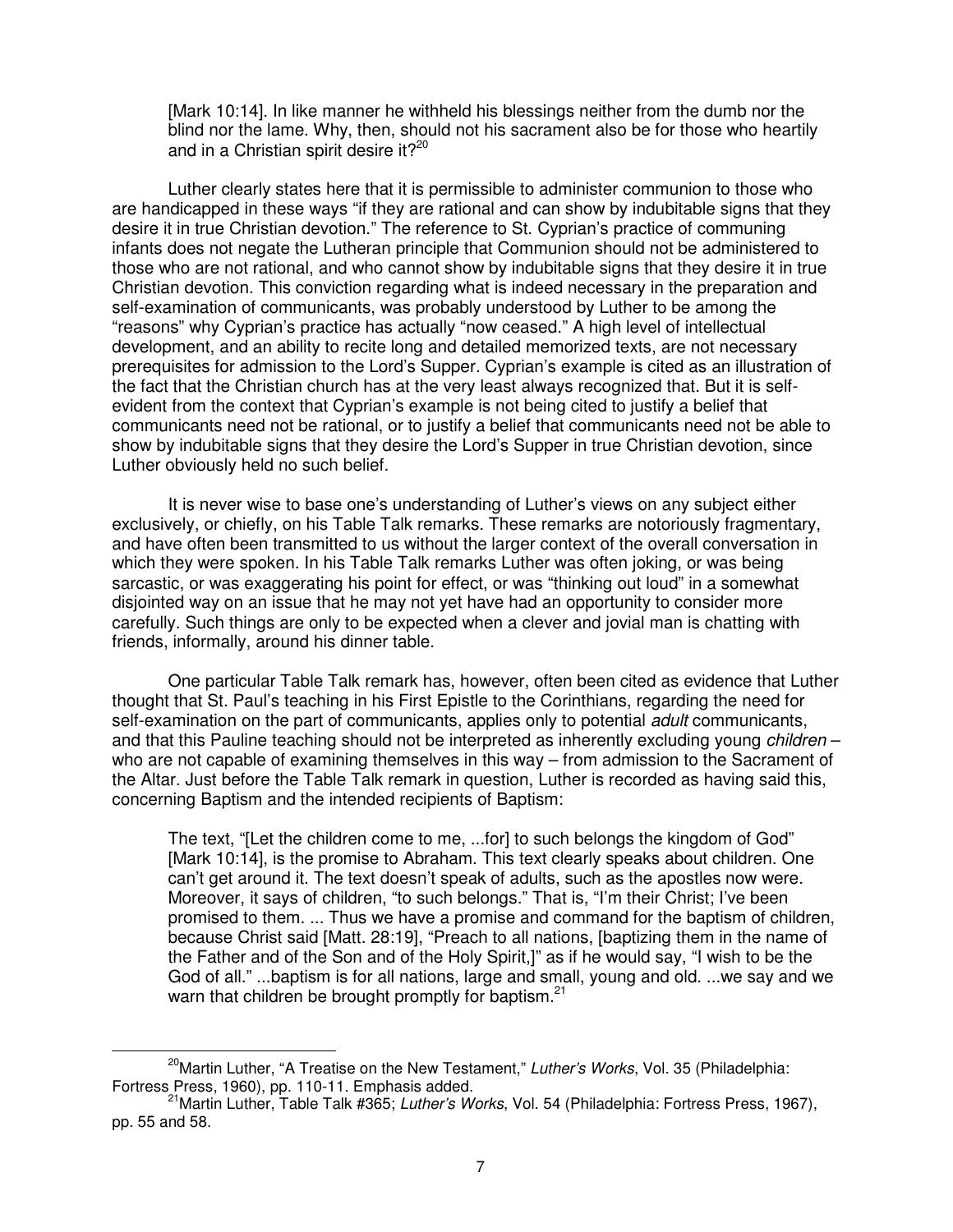Luther's chief point is that Baptism is for children, because Baptism is for everyone, according to the Lord's institution of Baptism.

Immediately after Luther had made these comments about the scope of Baptism, and about the promise and command of Baptism, one of his listeners was prompted to inquire if the Lord's Supper should be thought of in the same way. This Wittenberg table companion seems to have been thinking that perhaps the intended recipients of the Lord's Supper are the same as the intended recipients of Baptism, and that the two sacraments are alike in this respect. This supposition is shared by many today who advocate the introduction of infant communion in the Lutheran Church. When this particular individual asked the Reformer "whether the Lord's Supper should be given to children," he received this response:

I reply: There is no urgency about the sacrament of the altar. So there's no command concerning prayer, but there's a precept that when we pray we should expect to be heard [cf. 1 John 5:14]. Nor is there a precept about afflictions, although those who are afflicted ought to be patient [cf. II Cor. 6:4]. However, it doesn't follow that the children are damned who either do not pray or are not afflicted. When in I Corinthians [11:28] Paul said that a man should examine himself [and so eat of the bread and drink of the cup], he spoke only of adults because he was speaking about those who were quarreling among themselves. However, he doesn't here forbid that the sacrament of the altar be given even to children.<sup>22</sup>

The main question that is being addressed here, is whether the church has a promise and command for the *communing* of children that is comparable to the promise and command that it has from God for the baptizing of children. The answer to that question is No. Because God has attached such a promise and command to Baptism, it is a matter of urgency that children be baptized, and their baptism should not be delayed. But since God has not attached a similar promise and command to the communing of children, there is no comparable urgency that children be communed.

God has, however, attached a promise and command to the communing of *adults –* or at least to the communing of certain adults. God does not direct or invite children to commune, but he does direct or invite adults who have examined themselves to commune. This selfexamination would be a penitential self-examination, on account of the quarreling and other sins that these adult communicants have been committing.

Another important thing to notice in these sequential Table Talk remarks, in the form in which they have come down to us, is that the passages of Scripture that Luther cites to make his points – regarding Baptism and the Lord's Supper – are largely *abbreviated*. It is possible that Luther himself abbreviated them as he spoke at table, knowing that his listeners were familiar with these texts, and that they would realize that Luther wanted them to think of the entirety of each text and not just the recited portion. It is also possible that Luther himself did quote these texts in their entirety, but that Luther's words were abbreviated by the scribe who jotted them down. In any case, in Luther's Table Talk remarks as they appear above (excerpted from the American Edition of Luther's Works), we have editorially added the bracketed portions of Matthew 28:19 and of 1 Corinthians 11:28 – as these verses are cited paraphrastically by Luther – in order to demonstrate the full impact of those cited passages for Luther's purposes. (The American Edition editors already added the bracketed portion of Mark 10:14, obviously for the same reason.)

<sup>&</sup>lt;sup>22</sup>Martin Luther, Table Talk #365, p. 58.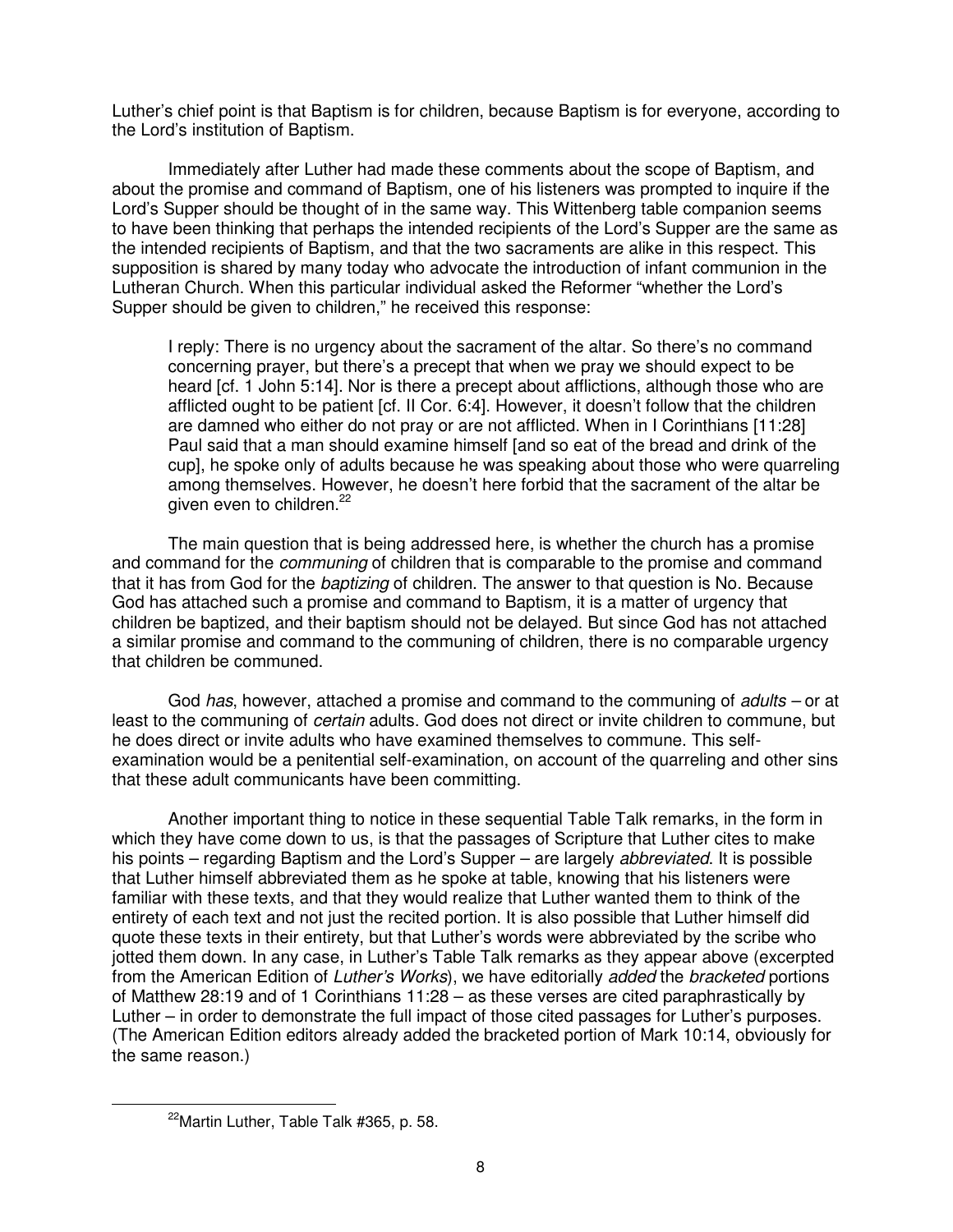It is significant that in the abbreviated portion of Matthew 28:19 that appears in the published Table Talk text, the Lord's explicit reference to *baptizing* all nations is not even included. And yet, Luther's commentary on this passage is specifically about the command to baptize, and the divine promise connected to baptism, that are found in this passage. So, too, would we suggest that Luther's reference to, and commentary on, 1 Corinthians 11:28, is also intended to be understood as a reference to, and as a commentary on, the entire verse, and not just the first few words of the verse that were actually recited or printed. What Luther is actually commenting on, then, is the Pauline command to adult communicants to examine themselves, and then to eat the body of Christ, and drink the blood of Christ. He is not saying that children who are not yet able to examine themselves are nevertheless to be allowed to receive the body and blood of Christ, without such self-examination. In fact, his point is just the opposite.

Luther's central emphasis here is that the divine command (through St. Paul) in 1 Corinthians 11:28, pertaining to preparation for the Lord's Supper and reception of the Lord's Supper, is not directed to children at all. To be sure, Luther points out that Paul does not explicitly *forbid* that the Lord's Supper be given to children either. When Paul talks here about who should or should not commune, he is simply not talking about "children" one way or the other. Or at least he is not talking about uninstructed children who are not yet capable of examining themselves.

In view of Luther's paedobaptist beliefs and assumptions, his comparison between the invitation of "children" to baptism, and the non-invitation of "children" to the Lord's Supper, does clearly suggest that he is mostly speaking of very young children. When such children become old enough to examine themselves, and when they have been instructed from God's Word and the Catechism in how to examine themselves correctly, then for Paul's (and Luther's) purposes – as touching the subject of readiness for admission to the sacrament – such children have, in effect, now become "adults," who like their parents quarrel among themselves and commit other sins, of which they can and should repent.

Contrary to classic Lutheran faith and practice, and contrary to classic Lutheran standards for spiritual oversight and pastoral care in conjunction with admission to the Lord's Supper, infants and small children are now communed in many liberal and post-Confessional Lutheran church bodies – such as the Evangelical Lutheran Church in America and the Evangelical Lutheran Church in Canada. This practice was introduced – predictably – after many years of a lax "open communion" practice for adults in those churches. If adults with no Lutheran catechesis were now allowed to admit themselves to the altar in a Lutheran congregation, then why not allow the uncatechized children of members likewise to be admitted? But Confessional Lutherans, who wish to remain faithful to classic Lutheran standards for spiritual oversight and pastoral care in conjunction with admission to the Lord's Supper, do not admit infants to this sacrament. Neither do they admit uncatechized or non-Lutheran adults.

When the Formula of Concord states that "there is only one kind of unworthy guest, those who do not believe,"<sup>23</sup> this is in the context of addressing Martin Bucer's false distinction between "unworthy" believers (who in the sacrament receive the body and blood of Christ to their judgment) and "ungodly" unbelievers (who in the sacrament receive only bread and wine). This distinction is rejected. But in the context of discussing a proper preparation for the sacrament on the part of those who do believe, the Formula of Concord elsewhere states that worthy guests at the Lord's altar are those "who are terrified in their hearts by the immensity and

<sup>&</sup>lt;sup>23</sup>Epitome VII:18, Kolb/Wengert p. 506.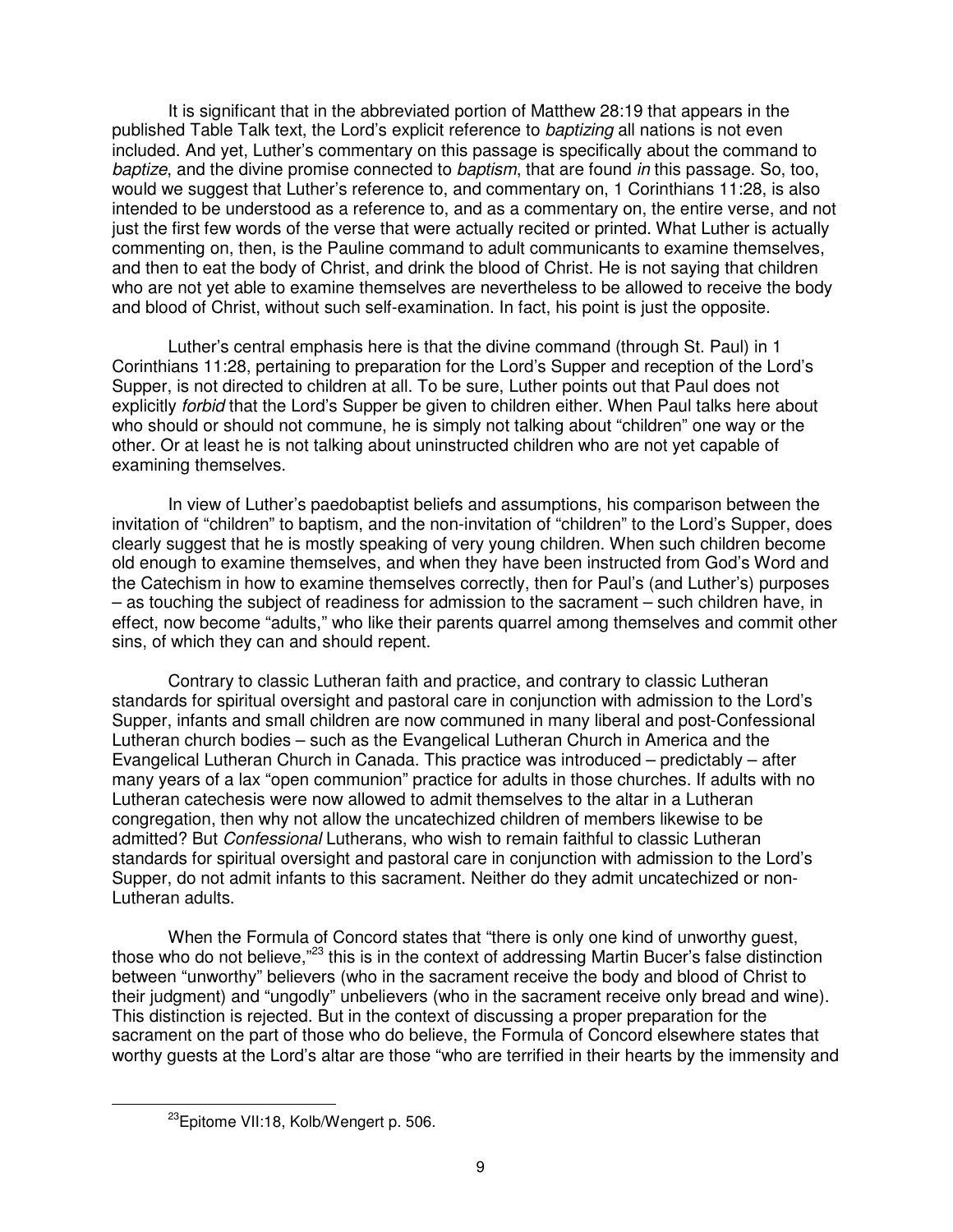number of their sins," and "who feel the weakness of their faith and deplore it, and who desire with all their heart to serve God with a stronger, more resolute faith and purer obedience." $24$ 

While neither the Scriptures nor the Confessions establish an exact age or level of intellectual development at which this kind of conscious reflection and resolve is understood to be possible, it is certainly not possible with infants – or with anyone who has not been instructed in the chief articles of the Christian faith in general, and in the full meaning and implications of the Words of Institution for the Lord's Supper in particular. In regard to the general level of maturity and age at which catechized children were usually first admitted to the Lord's Supper in the Reformation era, Friedrich Bente informs us not only that the great Wittenberg Reformer would often exhort his adult listeners to receive the Lord's body and blood more frequently, but that

Luther was accustomed to direct his admonition to partake of the Lord's Supper diligently also to children, and that, too, to children of comparatively tender years. In his sermon of March 25, 1529, he says: "This exhortation ought not only to move us older ones, but also the young and the children. Therefore you parents ought to instruct and educate them in the doctrine of the Lord: the Decalog, the Creed, the Prayer, and the Sacraments. Such children ought also to be admitted to the Table that they may be partakers" [of the Lord's Supper]. (W. 30, 1, 233.) In his sermon of December 19, 1528, we read: "Hence, you parents and heads of families, invite your subordinates to this Sacrament, and we shall demand an account of you if you neglect it. If you will not go yourselves, let the young go; we are much concerned about them. When they come, we shall learn, by examining them, how you instruct them in the Word as prescribed. Hence, do come more frequently to the Sacrament, and also admonish your children to do so when they have reached the age of discretion. ..." (121f.) The tender age at which the young were held to partake of the Lord's Supper appears from [Johannes] Bugenhagen's preface to the Danish edition of the Enchiridion of 1538, where he says "that after this confession is made, also the little children of about eight years or less should be admitted to the table of Him who says: 'Suffer the little children to come unto Me.'"  $(433.)^{25}$ 

Luther's statement in the Smalcald Articles, that "a seven-year-old child knows what the church is: holy believers and 'the little sheep who hear the voice of their shepherd,"<sup>26</sup> may, therefore, also reflect his general expectation of the age at which an instructed and examined child would typically be ready to participate in the Lord's Supper.

In the context of understanding that people will "receive confirmation instruction before they are admitted to Holy Communion," and that confirmation is the public rite by which a person becomes a communicant member of the church, C. F. W. Walther in the nineteenth century pushed this age forward a bit, writing that, "As far as the age required for receiving confirmation is concerned, for the most part the completion of the twelfth year may well be the earliest (Luke 2:41-42)."<sup>27</sup> In the twentieth century, John H. C. Fritz essentially agreed with Walther that "Children ought not to be confirmed before they are at least twelve years old," but went on to say that

<sup>&</sup>lt;sup>24</sup>Solid Declaration VII:69, Kolb/Wengert p. 605.

<sup>&</sup>lt;sup>25</sup>Friederich Bente, "Historical Introduction to the Symbolical Books of the Evangelical Lutheran Church," p. 82; in Concordia Triglotta (Saint Louis: Concordia Publishing House, 1921).

<sup>&</sup>lt;sup>3</sup>Smalcald Articles III:12:2, Kolb/Wengert pp. 324-25.

 $27$ C. F. W. Walther, American-Lutheran Pastoral Theology, p. 307.